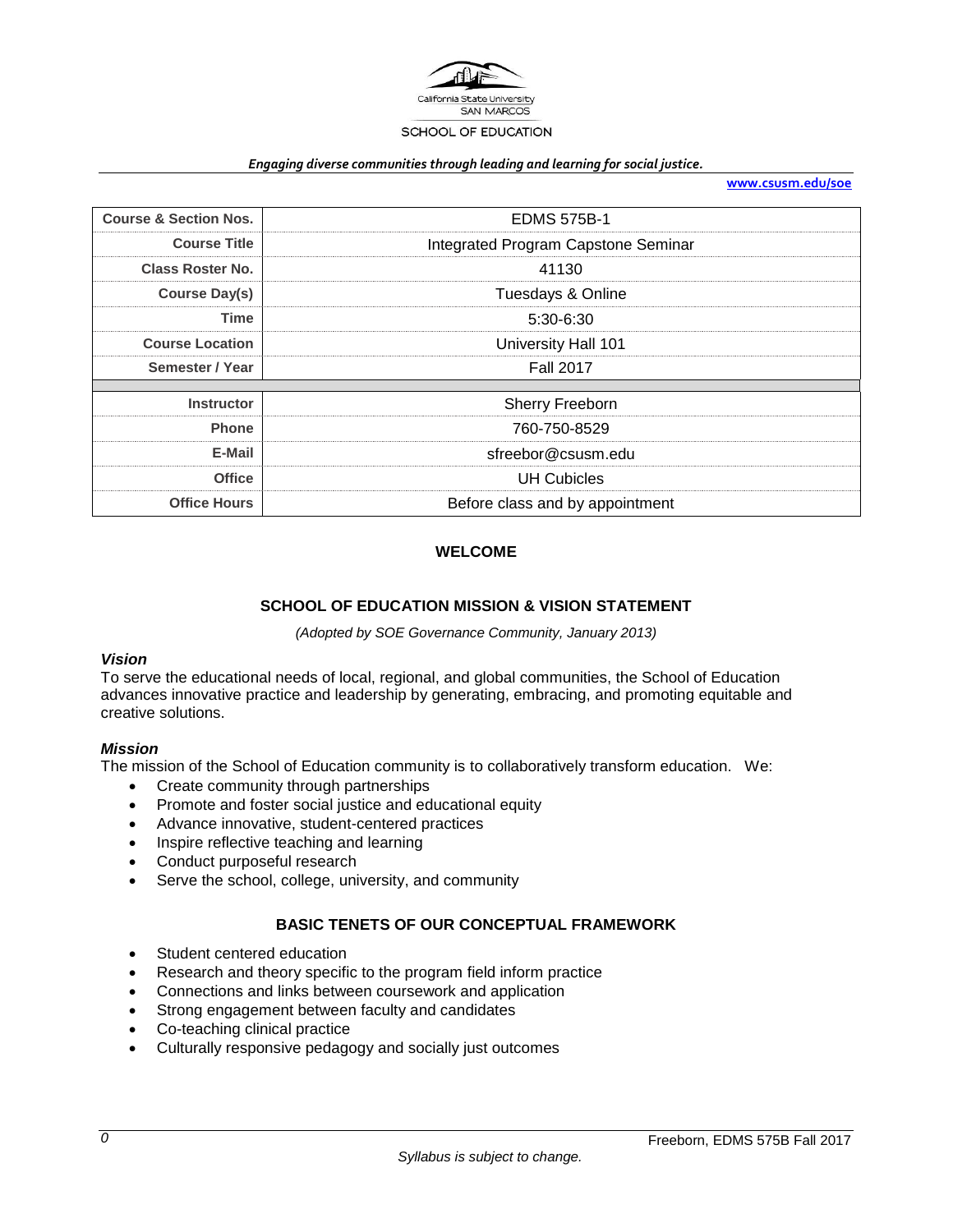# **COURSE DESCRIPTION**

# **Integrated Program Capstone Seminar**

Students demonstrate mastery of the integration of content and pedagogy through performance assessment. Accompanies the required student teaching during the final semester of the integrated Bachelor of Arts and Multiple Subject Credential Program. Graded Credit/No Credit. Enrollment restricted to students in the ICP. Enrollment Requirement: Successful completion of all program coursework.

Freeborn: This course provides the culminating experience for teacher candidates who are completing the Integrated Credential Program (ICP). Students will demonstrate that they have met competencies required in the Liberal Studies program with the requirements for the teaching credential (TPEs). They will receive information and seminars on completion of TPA Tasks 3 and 4. Some will receive support to take and pass the edTPA. They will receive all information to complete the credentialing process, as well as career planning support.

# **Course Prerequisites**

The prerequisite for this course is completion of all coursework for both the teaching credential and the Liberal Studies major. Concurrent enrollment in coursework for the bilingual certification and completion of the CLAD certificate is acceptable. A co-requisite for this course is enrollment in Clinical Practice I and II.

# **Course Objectives**

Teacher performance expectations (TPE) competencies requirements:

- Engaging in reflective discussions linking content mastery experiences with classroom teaching experiences.
- Written evidence and artifacts for all TPE's. The full text for the TPE's can be obtained from the School of Education Web site. University Supervisors will assess successful completion of the requirements
- Completion of TPA Tasks 3 and 4 and submitted through TaskStream for scoring by the CSUSM assessors. Credit Hour Policy Statement Per the University Credit Hour Policy:
- The combination of face-to-face time, out-of-class time associated with the face-to-face sessions, and independent work will total at least 45 hours per unit of credit. Students will attend five mandatory face-to-face sessions. Students will spend the remaining 35 hours preparing for and submitting CalTPA Tasks 3 and 4, and constructing a professional portfolio. The requirements are found on Cougar Courses.

# **REQUIRED TEXTS, MATERIALS AND/OR ACCOUNTS**

Current account on TaskStream.

## **COURSE LEARNING OUTCOMES**

This course will take place in a virtual environment with some face-to -face sessions in which attendance is required. The local TPE's will be completed in the time requirement for assessment. There will be face-toface sessions as well as multimedia presentations through Cougar Courses for assistance in completing TPA Tasks 3 and 4. Student Services will conduct the finishing seminar for completion of the credential requirements.

## **Authorization to Teach English Learners**

This credential program has been specifically designed to prepare teachers for the diversity of languages often encountered in California public school classrooms. The authorization to teach English learners is met through the infusion of content and experiences within the credential program, as well as additional coursework. Candidates successfully completing this program receive a credential with authorization to teach English learners. (Approved by CCTC in SB 2042 Program Standards, August 02)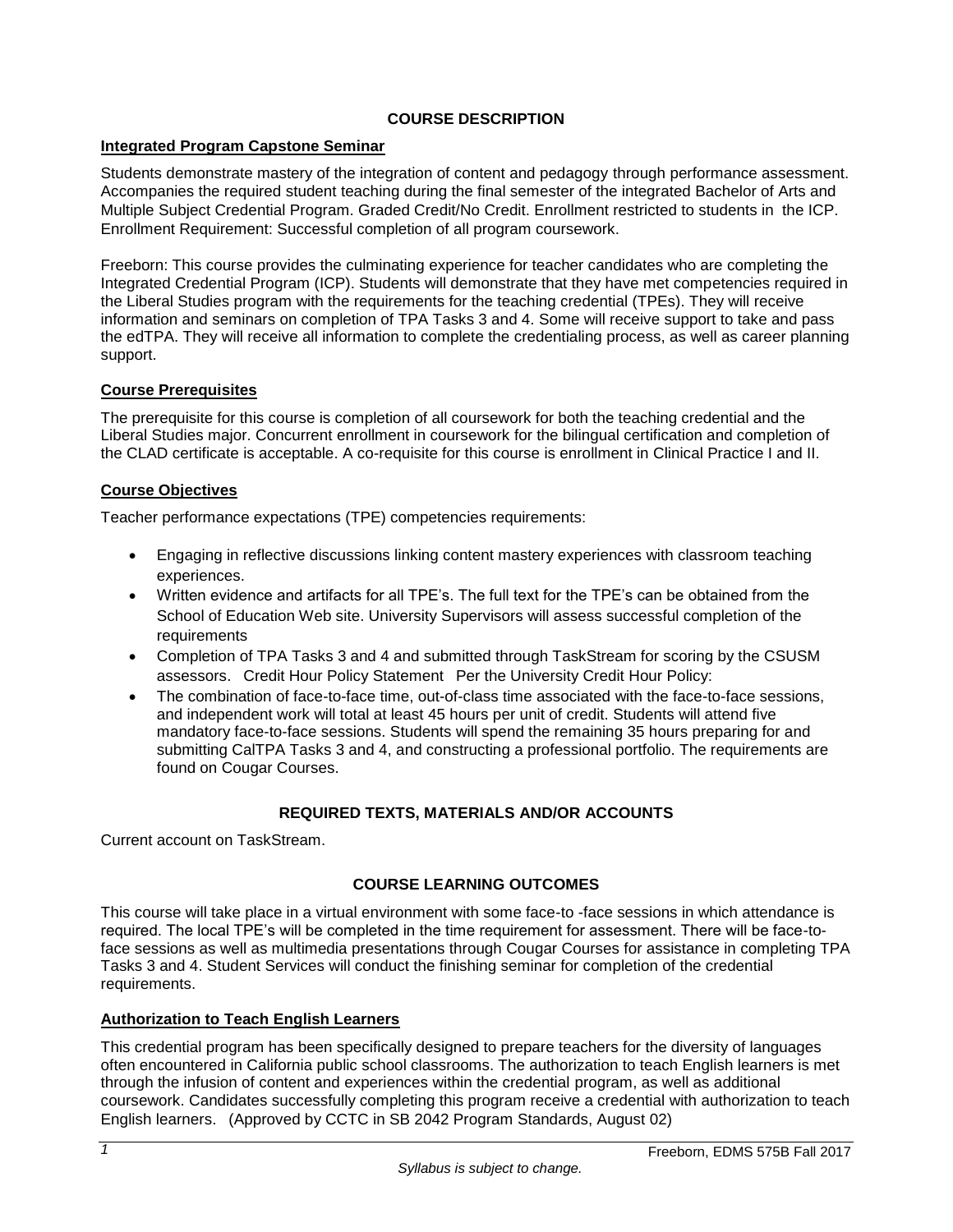# **Teacher Performance Expectation (TPE) Competencies**

The course objectives, assignments, and assessments have been aligned with the CTC standards for a (Single Subject, Multiple Subject, Special Education, etc.) Credential. This course is designed to help teachers seeking a California teaching credential to develop the skills, knowledge, and attitudes necessary to assist schools and district in implementing effective programs for all students. The successful candidate will be able to merge theory and practice in order to realize a comprehensive and extensive educational program for all students. You will be required to formally address the following TPEs in this course:

# **TPE1. Engaging and Supporting All Students in Learning. Beginning teachers:**

1.1 Apply knowledge of students, including their prior experiences, interests, and social-emotional learning needs, as well as their funds of knowledge and cultural, language, and socioeconomic backgrounds, to engage them in learning.

1.3 Connect subject matter to real-life contexts and provide active learning experiences to engage student interest, support student motivation, and allow students to extend their learning. 1.5 Promote students' critical and creative thinking and analysis through activities that provide opportunities for inquiry, problem solving, responding to and framing meaningful questions, and reflection.

1.6 Provide a supportive learning environment for students' first and/or second language acquisition by using research-based instructional approaches, including focused English Language Development, Specially Designed Academic Instruction in English (SDAIE), scaffolding across content areas, and structured English immersion, and demonstrate an understanding of the difference among students whose only instructional need is to acquire Standard English proficiency, students who may have an identified disability affecting their ability to acquire Standard English proficiency, and students who may have both a need to acquire Standard English proficiency and an identified disability.

1.8 Monitor student learning and adjust instruction while teaching so that students continue to be actively engaged in learning.

### **TPE 2: Creating and Maintaining Effective Environments for Student Learning. Beginning teachers:**

2.1 Promote students' social-emotional growth, development, and individual responsibility using positive interventions and supports, restorative justice, and conflict resolution practices to foster a caring community where each student is treated fairly and respectfully by adults and peers 2.2 Create learning environments (i.e., traditional, blended, and online) that promote productive student learning, encourage positive interactions among students, reflect diversity and multiple perspectives, and are culturally responsive.

2.3 Establish, maintain, and monitor inclusive learning environments that are physically, mentally, intellectually, and emotionally healthy and safe to enable all students to learn, and recognize and appropriately address instances of intolerance and harassment among students, such as bullying, racism, and sexism.

2.4 Know how to access resources to support students, including those who have experienced trauma, homelessness, foster care, incarceration, and/or are medically fragile.

2.6 Establish and maintain clear expectations for positive classroom behavior and for student-tostudent and student-to-teacher interactions by communicating classroom behavior and for studentto-student and student-to-teacher interactions by communicating classroom routines, procedures, and norms to students and families.

### **TPE 3: Understanding and Organizing Subject Matter for Student Learning. Beginning teachers:**

3.1 Demonstrate knowledge of subject matter, including the adopted California State Standards and curriculum frameworks.

3.7 Model and develop digital literacy by using technology to engage students and support their learning, and promote digital citizenship, including respecting copyright law, understanding fair use guidelines and the use of Creative Commons license, and maintaining Internet Security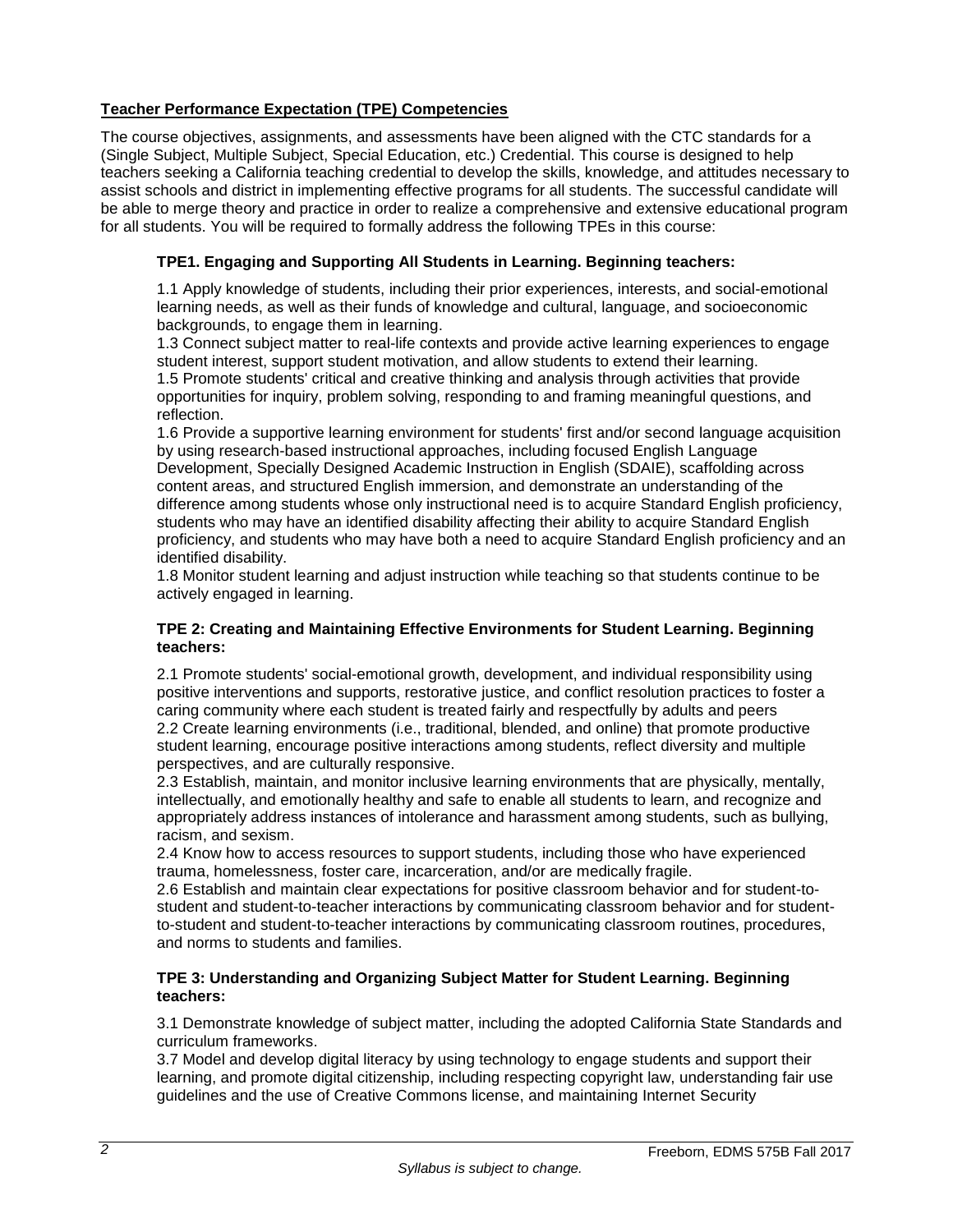### **TPE 4: Planning Instruction and Designing Learning Experiences for All Students. Beginning teachers:**

4.1 Locate and apply information about students' current academic status, content- and standardsrelated learning needs and goals, assessment data, language proficiency status, and cultural background for both short-term and long-term instructional planning purposes.

# **TPE 6: Developing as a Professional Educator. Beginning teachers:**

6.1 Reflect on their own teaching practice and level of subject matter and pedagogical knowledge to plan and implement instruction that can improve student learning.

6.2 Recognize their own values and implicit and explicit biases, the ways in which these values and implicit and explicit biases may positively and negatively affect teaching and learning, and work to mitigate any negative impact on the teaching and learning of students. They exhibit positive dispositions of caring, support, acceptance, and fairness toward all students and families, as well as toward their colleagues.

6.3 Establish professional learning goals and make progress to improve their practice by routinely engaging in communication and inquiry with colleagues.

6.5 Demonstrate professional responsibility for all aspects of student learning and classroom management, including responsibility for the learning outcomes of all students, along with appropriate concerns and policies regarding the privacy, health, and safety of students and families. Beginning teachers conduct themselves with integrity and model ethical conduct for themselves and others.

6.6 Understand and enact professional roles and responsibilities as mandated reporters and comply with all laws concerning professional responsibilities, professional conduct, and moral fitness, including the responsible use of social media and other digital platforms and Preliminary Multiple and Single Subject. Critically analyze how the context, structure, and history of public education in California affects and influences state, district, and school governance as well as state and local education finance.

## **Expected Dispositions for the Education Profession**

Education is a profession that has, at its core, certain dispositional attributes that must be acquired and developed. Teaching and working with learners of all ages requires not only specific content knowledge and pedagogical skills, but positive attitudes about multiple dimensions of the profession. The School of Education has identified six dispositions that must be evident in teacher candidates: social justice and equity, collaboration, critical thinking, professional ethics, reflective teaching and learning, and life-long learning. These dispositions have observable actions that will be assessed throughout the preparation program. For each dispositional element, there are three levels of performance - *unacceptable*, *initial target*, and *advanced target*. The description and rubric for the three levels of performance offer measurable behaviors and examples.

The assessment is designed to provide candidates with ongoing feedback for their growth in professional dispositions and includes a self-assessment by the candidate. The dispositions and rubric are presented, explained and assessed in one or more designated courses in each program as well as in clinical practice. Based upon assessment feedback candidates will compose a reflection that becomes part of the candidate's Teaching Performance Expectation portfolio. Candidates are expected to meet the level of *initial target* during the program.

# **GENERAL CONSIDERATIONS**

# **School of Education Attendance Policy**

Due to the dynamic and interactive nature of courses in the School of Education, all students are expected to attend all classes and participate actively. At a minimum, students must attend more than 80% of class time, or s/he may not receive a passing grade for the course at the discretion of the instructor. Individual instructors may adopt more stringent attendance requirements. You will be required to attend 5 mandatory class meetings. Should the student have extenuating circumstances, s/he should contact the instructor as soon as possible. (Adopted by the SOE Governance Community, December, 1997).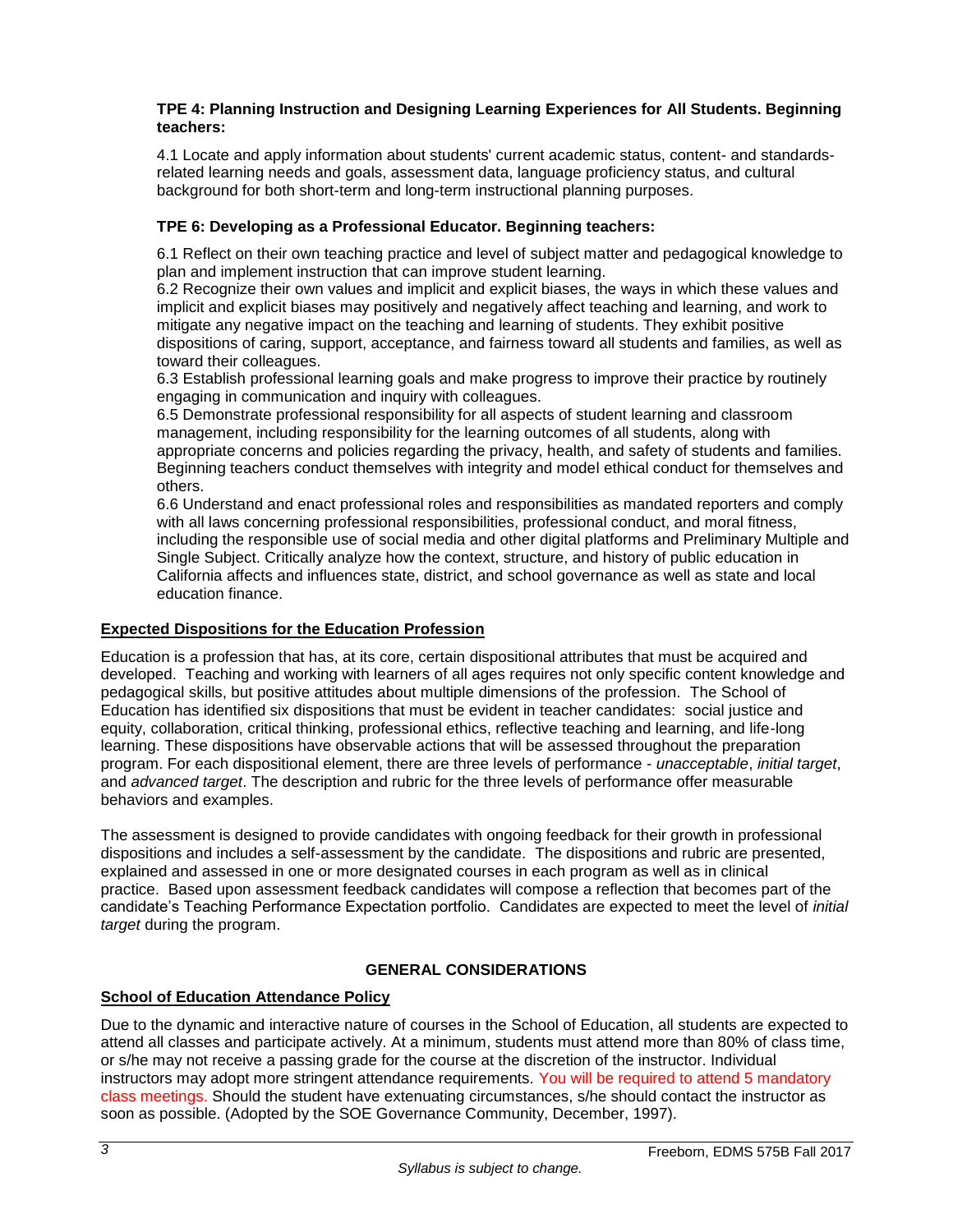# **All University Writing Requirement**

The Professional Portfolio will satisfy the 850-word requirement for a one unit course.

### **Course Format**

This course will take place in a virtual environment with some face-to -ace sessions in which attendance is required. The local TPE's will be completed in the time requirement for assessment. Student Services will conduct the finishing seminar for completion of the credential requirements.

#### **Necessary Technical Competency Required of Students**

Candidates (Course participants) are expected to demonstrate competency in the use of various forms of technology (i.e. word processing, electronic mail, Moodle, use of the Internet, and/or multimedia presentations). Contact Information for Technical Support Assistance

### **Contact Information for Technical Support Assistance**

CSUSM Help Desk,<http://www.csusm.edu/iits/students/index.html>

### **Students with Disabilities Requiring Reasonable Accommodations**

Candidates with disabilities who require reasonable accommodations must be approved for services by providing appropriate and recent documentation to the Office of Disable Student Services (DSS). This office is located in Craven Hall 4300, and can be contacted by phone at (760) 750-4905, or TTY (760) 750-4909. Candidates authorized by DSS to receive reasonable accommodations should meet with their instructor during office hours or, in order to ensure confidentiality, in a more private setting.

## **Grading Standards**

Successful completion of competency in the Teaching Performance Expectations. Completion of Professional Employment Portfolio Completion of all ICP, CSUSM, and CSU exit surveys

## **CSUSM Academic Honesty Policy**

Students will be expected to adhere to standards of academic honesty and integrity, as outlined in the Student Academic Honesty Policy. All assignments must be original work, clear and error-free. All ideas/material that are borrowed from other sources must have appropriate references to the original sources. Any quoted material should give credit to the source and be punctuated accordingly.

Academic Honesty and Integrity: Students are responsible for honest completion and representation of their work. Your course catalog details the ethical standards and penalties for infractions. There will be zero tolerance for infractions. If you believe there has been an infraction by someone in the class, please bring it to the instructor's attention. The instructor reserves the right to discipline any student for academic dishonesty, in accordance with the general rules and regulations of the university. Disciplinary action may include the lowering of grades and/or the assignment of a failing grade for an exam, assignment, or the class as a whole.

Incidents of Academic Dishonesty will be reported to the Dean of Students. Sanctions at the University level may include suspension or expulsion from the University.

Refer to the full Academic Honesty Policy at: [http://www.csusm.edu/policies/active/documents/Academic\\_Honesty\\_Policy.html](http://www.csusm.edu/policies/active/documents/Academic_Honesty_Policy.html)

#### **Plagiarism**

As an educator, it is expected that each candidate (course participant) will do his/her own work, and contribute equally to group projects and processes. Plagiarism or cheating is unacceptable under any circumstances. If you are in doubt about whether your work is paraphrased or plagiarized see the Plagiarism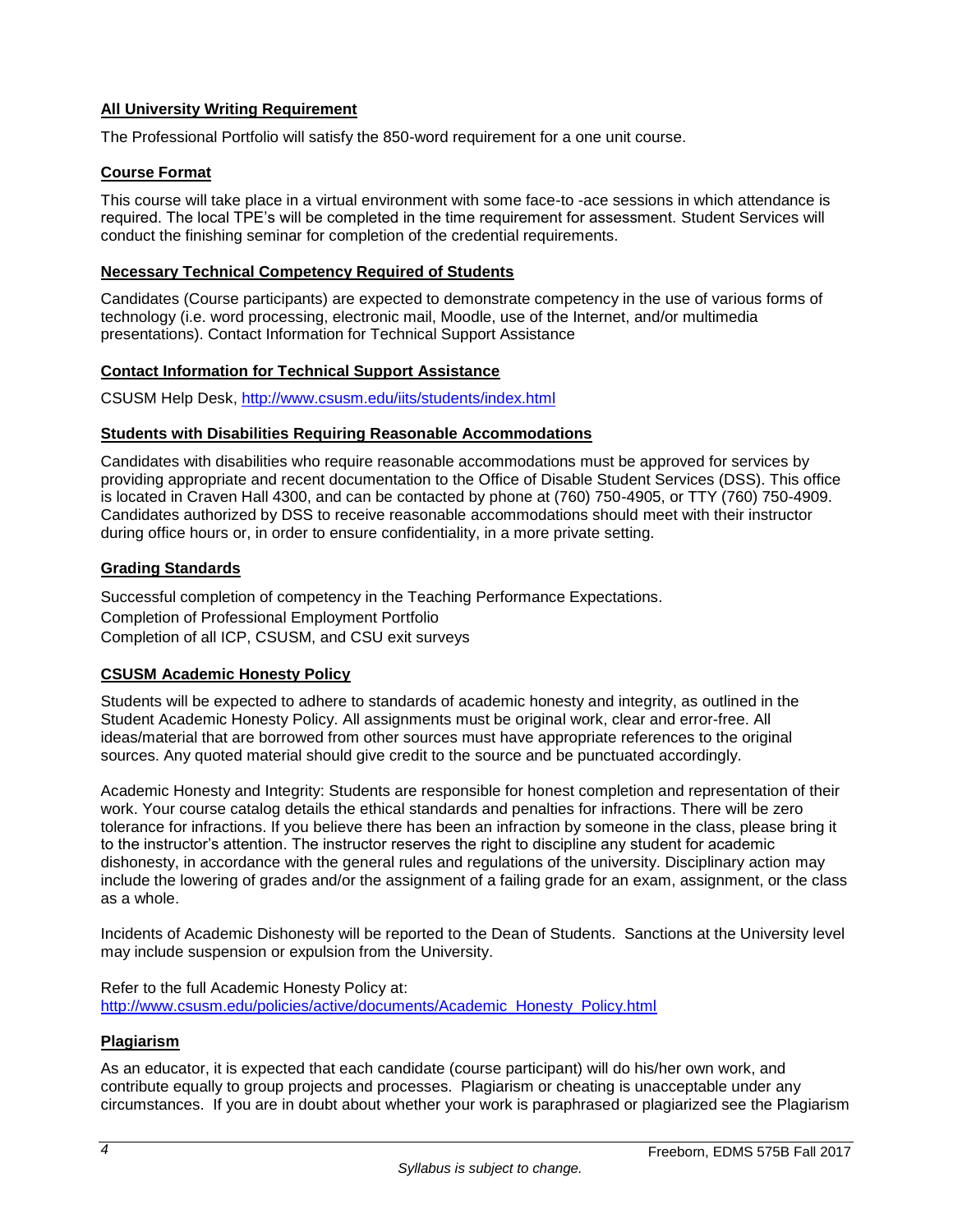Prevention for Students website [http://library.csusm.edu/plagiarism/index.html.](http://library.csusm.edu/plagiarism/index.html) If there are questions about academic honesty, please consult the University catalog.

# **Electronic Communication Protocol**

Electronic correspondence is a part of your professional interactions. If you need to contact the instructor, email is often the easiest way to do so. It is my intention to respond to all received e-mails in a timely manner. Please be reminded that e-mail and on-line discussions are a very specific form of communication, with their own nuances and etiquette. For instance, electronic messages sent in all upper case (or lower case) letters, major typos, or slang, often communicate more than the sender originally intended. With that said, please be mindful of all e-mail and on-line discussion messages you send to your colleagues, to faculty members in the School of Education, or to persons within the greater educational community. All electronic messages should be crafted with professionalism and care.

Things to consider:

- Would I say in person what this electronic message specifically says?
- How could this message be misconstrued?
- Does this message represent my highest self?
- Am I sending this electronic message to avoid a face-to-face conversation?

In addition, if there is ever a concern with an electronic message sent to you, please talk with the author in person in order to correct any confusion.

### **Credit Hour Policy Statement**

Per the University Credit Hour Policy this course is a:

 Hybrid course. Combination of face-to-face time, out-of-class time associated with the face-to-face sessions, and on-line work which will total at least 45 hours per unit of credit.

# **COURSE REQUIREMENTS AND GRADED COURSE COMPONENTS**

Students are in Clinical Practice I and II this semester. They must prepare for and submit TPA Tasks 3 and 4, prepare a Professional Portfolio, meet the Teacher Performance Expectations, and attend mandatory sessions in order to receive credit for this course. A missed class must be made up with a meeting with the instructor. One session is a portfolio workshop during which students' portfolios have a formative assessment. The portfolio will have a summative assessment and must be complete for the student to pass the class. There will be no final exam.

#### **Final Exam Statement**

No final exam.